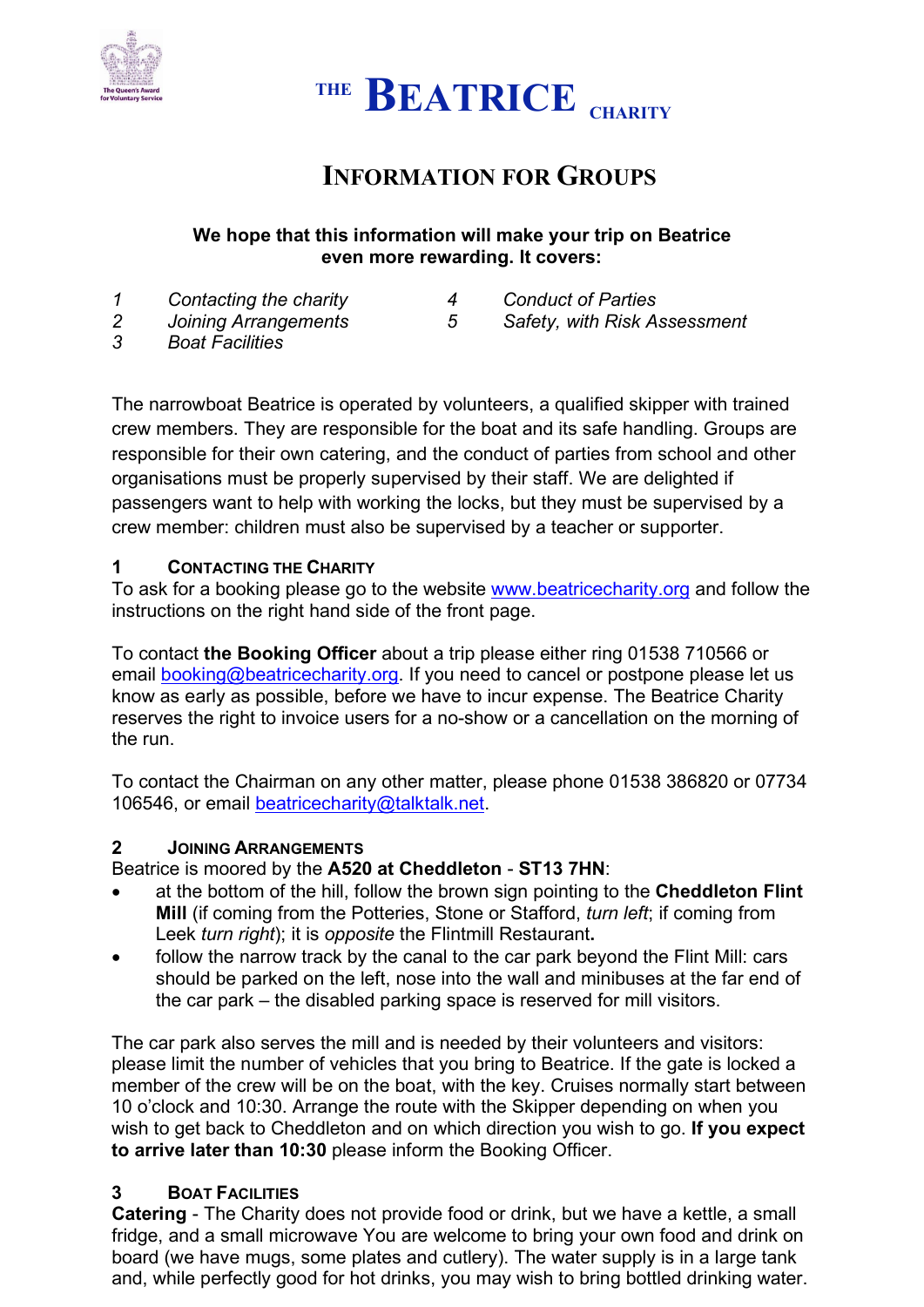**The toilet** is large and suitable for people with disabilities but, not being on mains sewerage, it uses a macerator: please do not put any cloth or other material down the toilet as it will stop the toilet from working (sorting this out is time consuming and very unpleasant). There is a fold down shelf.

**Rubbish –** we do not have access to rubbish bins, so could you please take your yours home with you.

**The electric lift** from the fore-deck to the cabin is suitable for most wheelchairs but not for large electric ones. Three people in wheelchairs can be accommodated in the cabin, but this may reduce the overall capacity. The lift will only be used when the boat is stopped and securely moored. Please let the Booking Officer know **if you expect to seat wheelchair passengers** in the cabin (and how many, if possible).

**THE FIRST AID BOX,** as well as the usual contents, has a defribulator and a trauma kit.

# **4 CONDUCT OF PARTIES**

For the benefit of all passengers, group leaders are asked to manage their children (and adults), and the boat will be stopped and the party spoken to if a party is disruptive. If improvement is not forthcoming the skipper may terminate the trip and ask the party to make its own way back to its transport, or that the party be collected; the skipper will make a written report to the Chairman, who, if appropriate, will write to the organisation asking for improved behaviour, at the risk of losing future bookings.

All school and care staff supporting passengers will be assumed to have appropriate DBS clearance

# **5 SAFETY - Beatrice holds the appropriate Safety Certificate**

*See the Risk Assessment below.*

The Charity has been successfully running cruises for over 40 years. The Charity will, so far as is reasonably practicable, ensure that passengers are not exposed to risks to their health and safety whilst boarding, disembarking or on-board Beatrice. Passengers, guided if appropriate by their group leaders, are expected to

- take reasonable care to avoid injury to themselves and to others and to cooperate with the Charity in meeting those requirements;
- ensure that they do not interfere with or misuse anything provided for their health and safety;
- move about calmly within the boat and avoid unbalancing it by having too many people on one side;
- comply with any reasonable request by the Charity with regard to health, safety, environment and welfare;
- to use the towing path passengers should wear shoes and coats suitable for wet and muddy conditions.

There are certain rules that must be observed to ensure a safe and enjoyable experience:

- in the event of an accident all passengers should **REMAIN CALM**, if possible remain seated, and always **follow the instructions given by the crew**;
- **children** helping with locks must wear the **buoyancy aid** given to them;
- when instructed to do so, passengers should use the **emergency exits** which are situated at the front and rear of the boat (in extreme circumstances the roof hatch forward of the toilets may be needed, using the brass folding footholds positioned under it);
- In the **event of a fire** passengers should raise the alarm, move to the end of the boat and, when safe to do so, leave by one of the exits. The crew will use one of the **fire extinguishers** (situated at the front of the cabin, at the rear, by the sink, and outside the toilet door);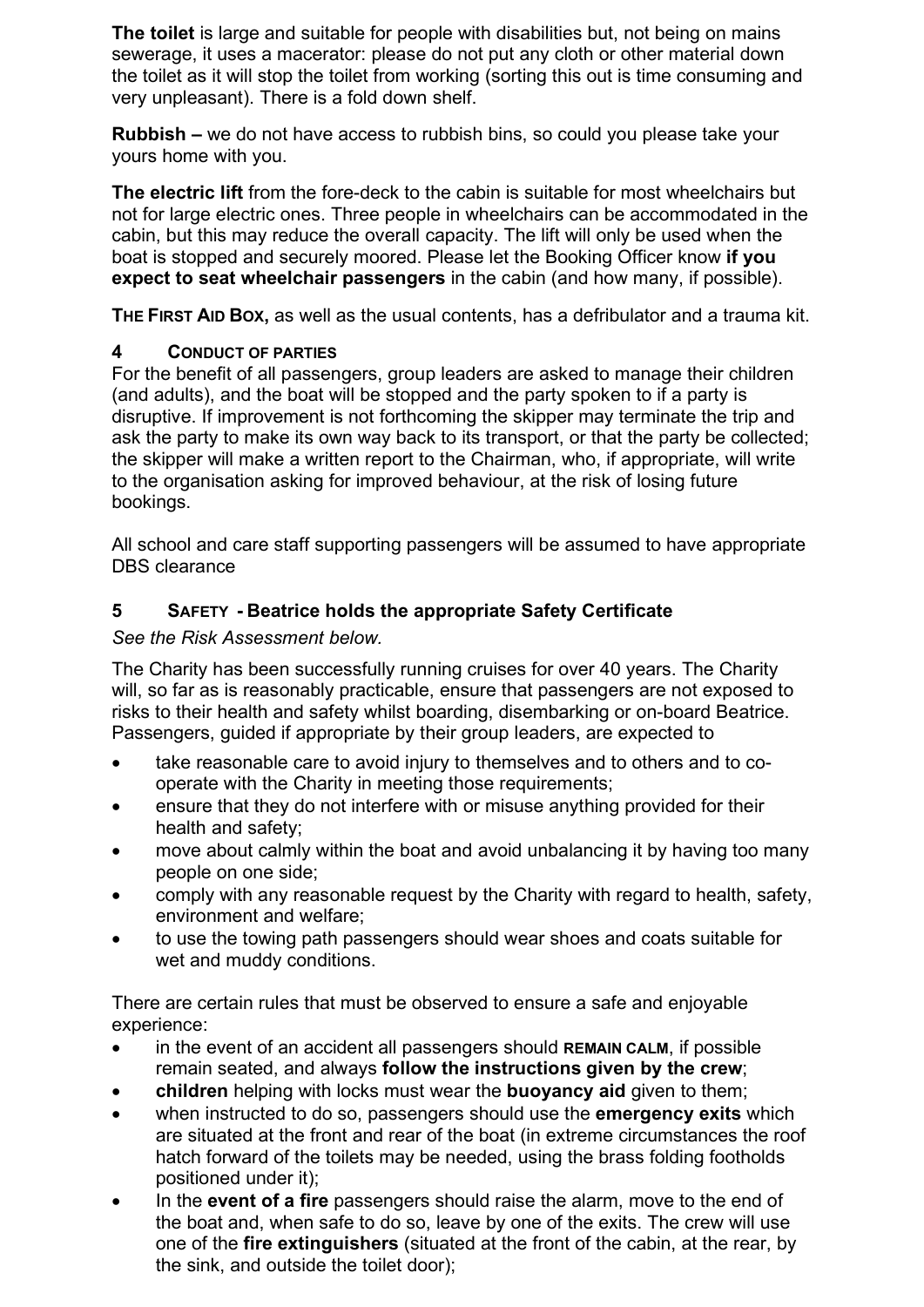- **no one should run on the towing path**, or **ride on the cabin roof;**
- all parts of the of **your body must be kept within the boat**, and in particular;  $\triangleright$  do not touch lock walls or bridge walls/roofs
	-
	- $\triangleright$  or grasp hold of branches.
- should someone **fall in the water** you should alert the crew, who will put the engine into neutral and will instruct the person to stand up: in normal cruising the water is shallow enough for most people to touch the bottom;
- in **deeper water,** or in a lock, a life ring (located on the forward and rear hatches) will be thrown by the crew but other passengers must not dive into the water or attempt to pull the person from the water: the crew will help the person to the canal side where s/he can more easily be lifted from the water.

# **Helping with the locks**

If one or two children are helping with the locks, then they must be helped by **both** a Beatrice volunteer and a carer or member of school staff. This is because children must be supervised at all times and crew members must interact with children only under supervision.

# **Help in an emergency**

The crew is responsible for summoning assistance in the event of an emergency (passengers may be asked to provide mobile phones if the service used by the boat proves out of reception range). At the start of the run the leader of the group will be asked for contact number to summon assistance for passengers in, for instance, getting back home.

### **RISK ASSESSMENT**

*The assessed levels of risk shown below are based on over 40 years' operation. Levels used are:* 

- *Very Low (of which there are eight); Low, Medium, High, Very High (all none).*
- *BUT if the guidance given below is not followed, by crew, or by passengers, then the level of risk is increased.*
- **Activity** To offer day cruises along the canal system, normally in Staffordshire, to parties of both children and adults, many of whom may be disabled.
- **Beatrice** is purpose built to facilitate the stated activity and is certified to the required safety standards currently in place. The boat is owned and operated by the Charity.
- **Beatrice** is operated by a qualified skipper who is an agent of the Charity. The skipper is assisted by crew members. All persons who work on Beatrice have been properly trained.
- **Group Leader** is the person taking responsibility for the conduct of members of a party: this may be a teacher for a school party or a parent for family groups.

**Who is at Risk?** Crews and passengers. The maximum load is 12 persons plus Beatrice personnel.

### **Control to Minimise Risk**

Safety instructions are included on the website (see *Information for Groups*) and a safety briefing is given by the skipper before/as the boat leaves the mooring.

### **THE RISKS IDENTIFIED BY THE CHARITY ARE:**

### **1 Falling into water – assessed risk VERY LOW**

No passengers will embark/disembark until cleared to do so by the skipper, and they will use the exit/entrance as directed. No passenger will walk down the exterior of the boat or enter the roof area. No passengers are permitted on the aft deck or the galley, unless specifically authorised by the skipper, or any area of the boat outside the rails. Buoyancy aids are available on board and will be worn by passengers at the discretion of the group leader or as ordered by the skipper. When helping with the locks all children will wear buoyancy aids and will have one-to-one supervision, either by a crew member or by a group member (teaching or care staff or family) who is observed by a crew member.

Passengers walking between the boat and their transport, if properly controlled, are in very little danger from falling into the water. Beatrice holds sufficient buoyancy aids for a party of 12, if the group leader wishes to use them.